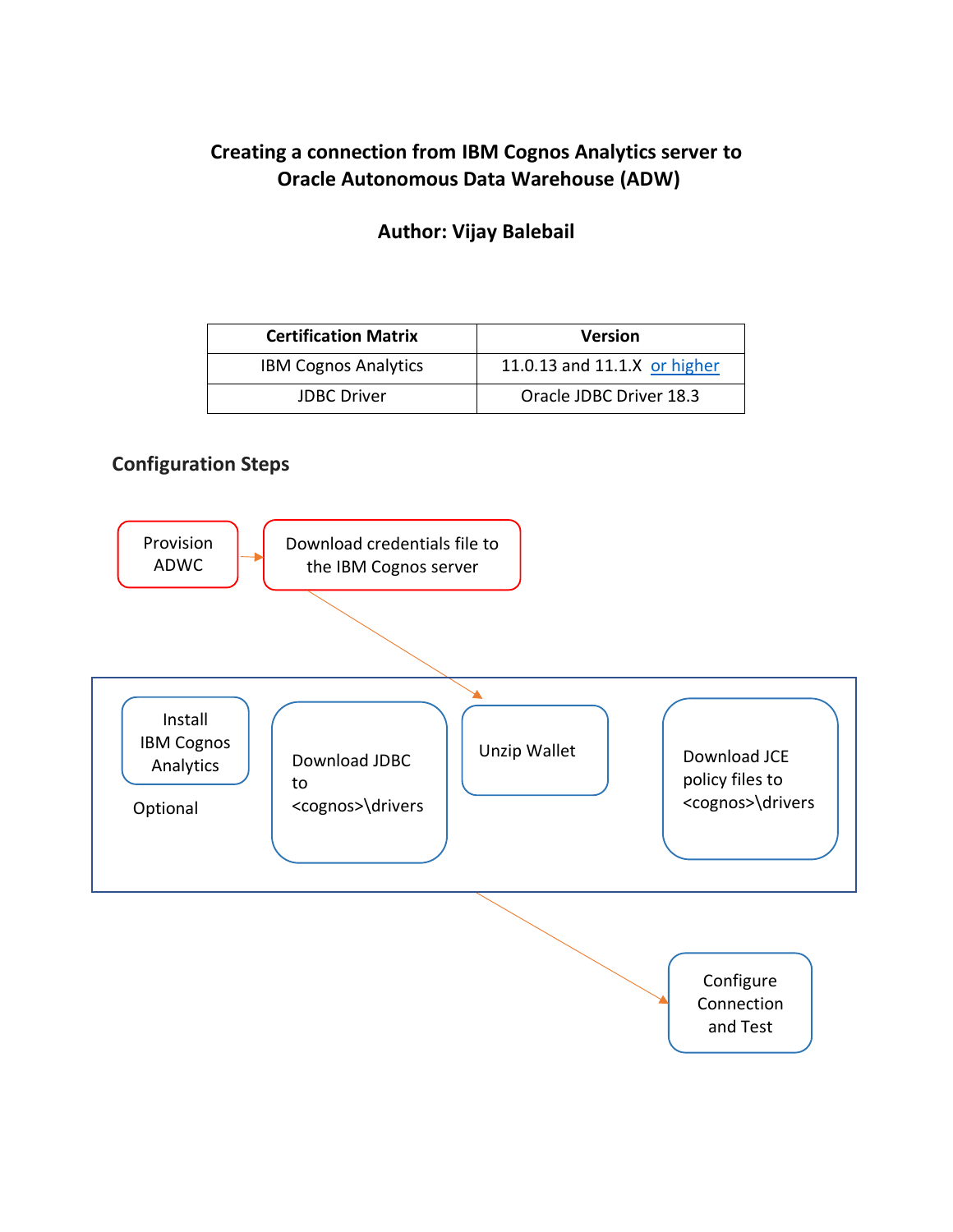## Step 1. Install IBM Cognos Analytics Software

 If you have an existing Cognos Analytics software installed, then you can jump to Step 2 which describes the steps to configure ADWC as a target.

To install Cognos Analytics software, please refer to the Install [Documentation.](https://www.ibm.com/support/knowledgecenter/SSEP7J_11.0.0/com.ibm.swg.ba.cognos.cbi.doc/manuals.html) Note that the Cognos Analytics server can run on more than one server. You will have to download and configure *on all the servers* following the steps below.

## Step 2: Configuring IBM Cognos Analytics to connect to ADW (Windows OS)

- Oracle recommends using the latest Oracle JDBC Driver version 18c (18.3 or higher) to connect to ADWC. You may download the driver files from [Oracle Technology Network](https://www.oracle.com/technetwork/database/application-development/jdbc/downloads/jdbc-ucp-183-5013470.html) and follow instructions described below to find out which files to download.
- Cognos supports TNS based JDBC Thin connection to ADW using the TCPS connection protocol.
- Download the following files from the OTN [JDBC downloads](https://www.oracle.com/technetwork/database/application-development/jdbc/downloads/jdbc-ucp-183-5013470.html) page:
	- ojdbc8.jar (Oracle JDBC driver jar file)
	- oraclepki.jar (Additional jar required to access Oracle Wallets from Java)
	- osdt cert.jar (Additional jar required to access Oracle Wallets from Java)
	- osdt core.jar (Additional jar required to access Oracle Wallets from Java)

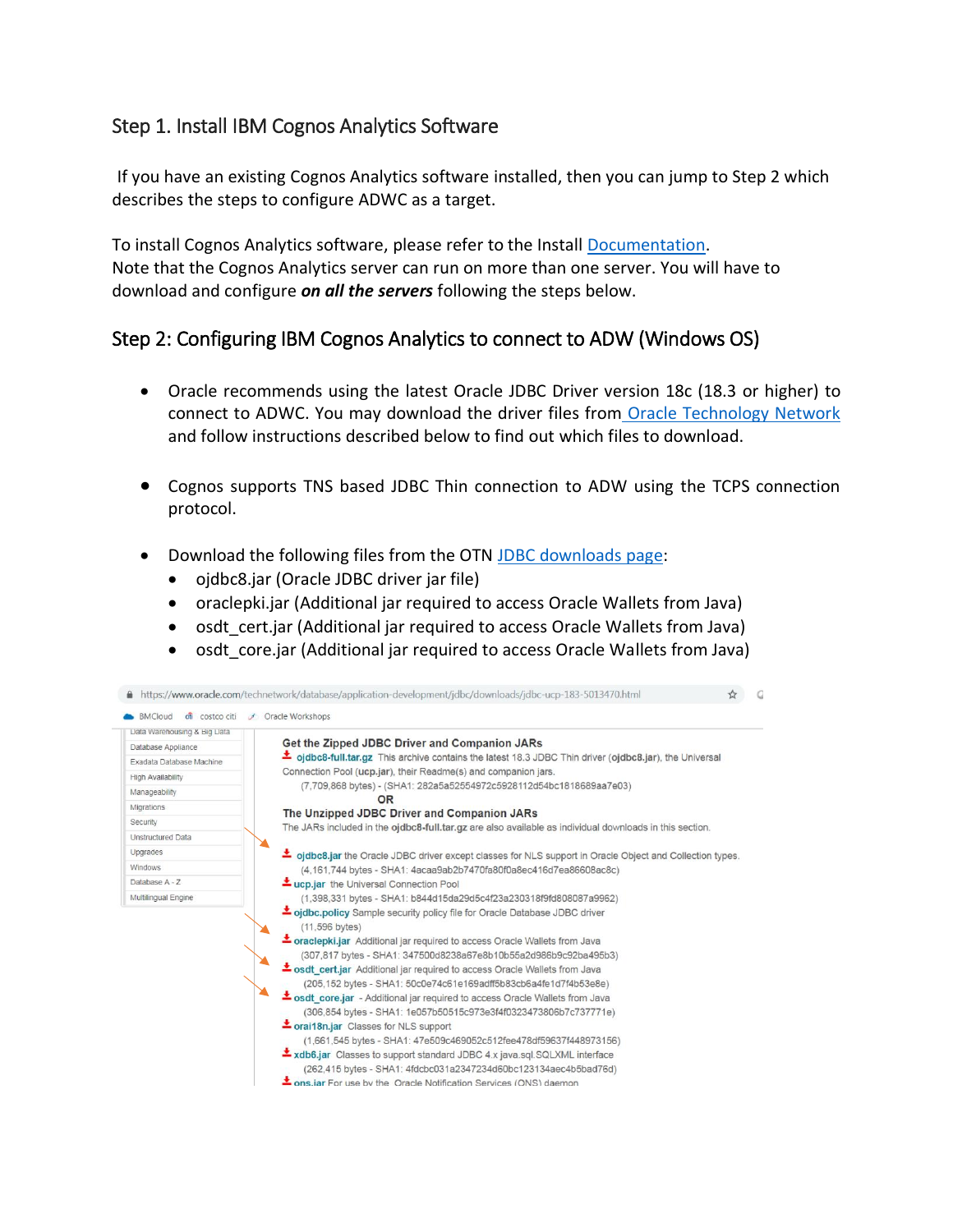These files need to be placed into the Drivers Folder of each of the Cognos Analytics server installations. The typical directory for the Drivers is <cognos>\drivers directory assuming you have installed Cognos Analytics server on Windows OS.

| cgi-bin<br>団                 | Name -                            | Date modified      | Type                | Size     |
|------------------------------|-----------------------------------|--------------------|---------------------|----------|
| configuration<br>田           | db2jcc4                           | 6/12/2018 6:26 AM  | Executable Jar File | 4,135 KB |
| 田<br><b>CDS</b>              | drivers                           | 10/19/2018 4:58 AM | Text Document       | 1 KB     |
| data<br>$\overline{+}$       |                                   |                    |                     |          |
| deployment<br>$\overline{+}$ | $\boxed{4}$ mssql-jdbc-7.0.0.jre8 | 8/28/2018 5:41 PM  | Executable Jar File | 1,139 KB |
| drivers                      | nzidbc<br>Libri                   | 4/30/2018 7:31 PM  | Executable Jar File | 378 KB   |
| dropins<br>$\overline{+}$    | ojdbc8                            | 8/28/2018 5:41 PM  | Executable Jar File | 4,065 KB |
| eclipse<br>$\overline{+}$    | oraclepki                         | 8/28/2018 5:41 PM  | Executable Jar File | 301 KB   |
| flint<br>田                   | osdt_cert                         | 8/28/2018 5:41 PM  | Executable Jar File | 201 KB   |
| iavasharedresources          | osdt_core                         | 8/28/2018 5:41 PM  | Executable Jar File | 300 KB   |
| $\blacksquare$<br>  jre      |                                   |                    |                     |          |
| license<br>$\vert + \vert$   |                                   |                    |                     |          |
| $\blacksquare$<br>logs       |                                   |                    |                     |          |
| <b>Chair</b>                 |                                   |                    |                     |          |

IBM Cognos Analytics needs to run in a JRE environment and needs JCE unrestricted policy files installed. Please use the IBM JRE.

IBM JRE:

Policy files available from the [IBM Download Page.](https://www.ibm.com/support/knowledgecenter/en/SSZJPZ_11.7.0/com.ibm.swg.im.iis.found.admin.common.doc/topics/lmt_scr_downloading_installing_jce_policyfiles.html)

Once JCE policy files are downloaded, place the local policy.jar and ux export policy.jar files in the JRE Library Security sub directory. Usually the path to that directory on Windows OS is <cognos>\analytics\jre\lib\security



**Re-start the Cognos Analytics server and now you are ready to configure a connection to ADWC.**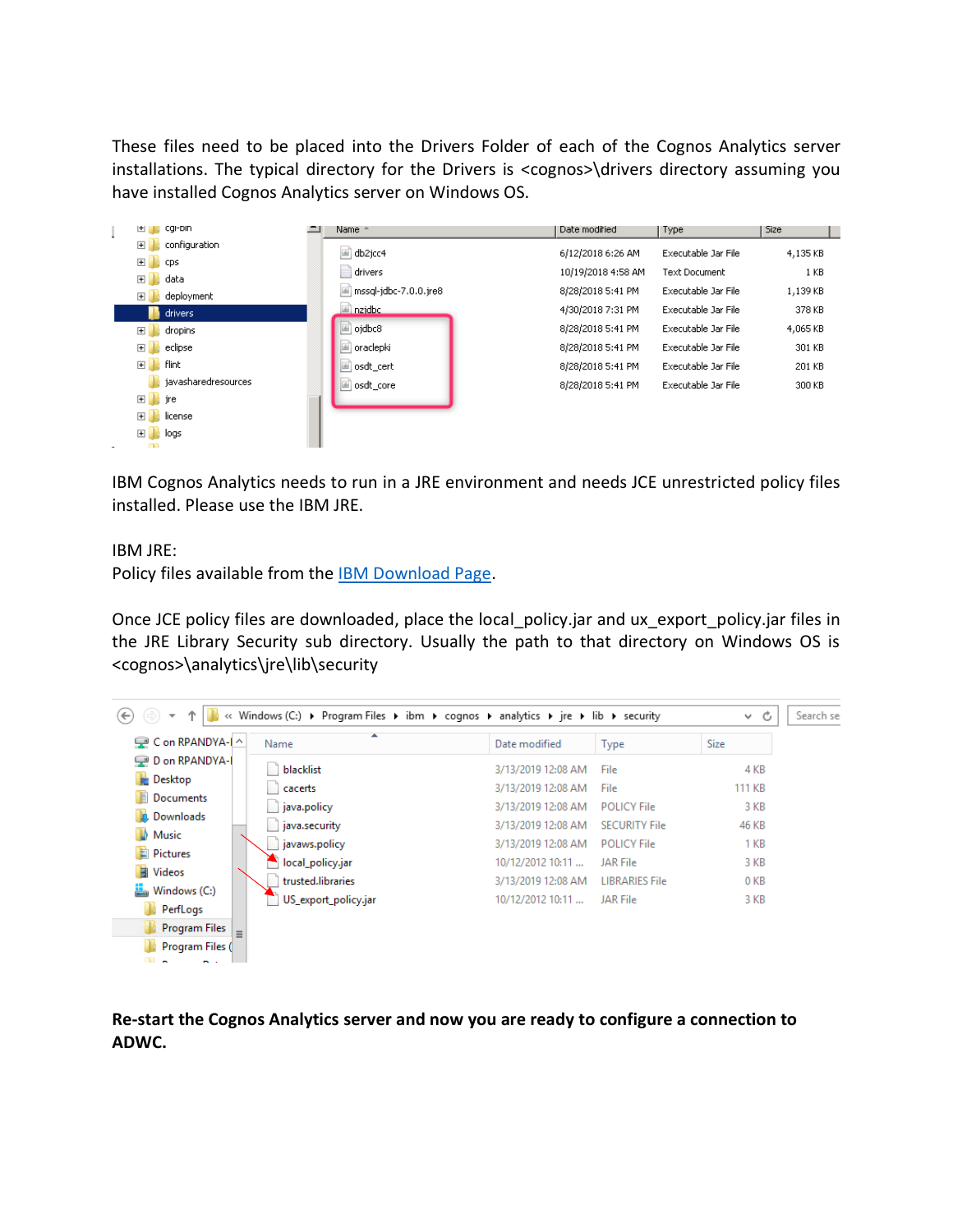Log into the Cognos Analytics server to configure a new Data Server Connection. Choose Manage  $\rightarrow$  Data Server Connections  $\rightarrow$  New Data Server Connection.

|     | Home                   |   | < Data server connections |                      |          |
|-----|------------------------|---|---------------------------|----------------------|----------|
|     | $O_{\bullet}$ Search   |   |                           | $\bigcirc_{\ast}$    | $\oplus$ |
|     | My content             |   | Name                      | $\sim$ Modified      |          |
|     | <b>CO</b> Team content | o | PARTORCL_HIGH             | 3/18/2019<br>4:17 PM |          |
| ×   | Recent                 |   |                           |                      |          |
|     |                        |   |                           |                      |          |
|     |                        |   |                           |                      |          |
|     |                        |   |                           |                      |          |
|     |                        |   |                           |                      |          |
|     |                        |   |                           |                      |          |
|     |                        |   |                           |                      |          |
|     |                        |   |                           |                      |          |
|     |                        |   |                           |                      |          |
| ల   | Manage                 |   |                           |                      |          |
| $+$ | New                    |   |                           |                      |          |

**Select Database type as Oracle.**

| Select a type |     |                                    |          |  |  |  |
|---------------|-----|------------------------------------|----------|--|--|--|
|               |     | O,                                 |          |  |  |  |
|               | تسا |                                    |          |  |  |  |
|               | Ę   | <b>IBM Db2 Warehouse</b>           |          |  |  |  |
|               | E   | <b>IBM Informix Dynamic Server</b> |          |  |  |  |
|               | E   | <b>IBM Netezza</b>                 |          |  |  |  |
|               | E   | <b>IBM Planning Analytics</b>      |          |  |  |  |
|               | E   | <b>MariaDB</b>                     |          |  |  |  |
|               | E   | <b>Microsoft Analysis Services</b> |          |  |  |  |
|               | Ħ   | Microsoft SQL Server               |          |  |  |  |
|               | E   | MongoDB Connector for BI           |          |  |  |  |
|               | E   | <b>MySQL</b>                       |          |  |  |  |
|               |     | Oracle                             | $\equiv$ |  |  |  |
|               | E   | <b>Oracle Essbase</b>              |          |  |  |  |
|               | Ħ   | Pivotal Greenplum and HDB          |          |  |  |  |
|               | E   | PostgreSQL                         |          |  |  |  |
|               | E   | Presto                             |          |  |  |  |
|               |     | <b>SAP HANA</b>                    |          |  |  |  |
|               | ⊟   | SAP Sybase IQ and ASE              |          |  |  |  |

Under the settings section, choose Prompt for the user ID and password. Click on Edit to create a JDBC Thin URI using the service name from the tnsnames.ora file. You will find this information